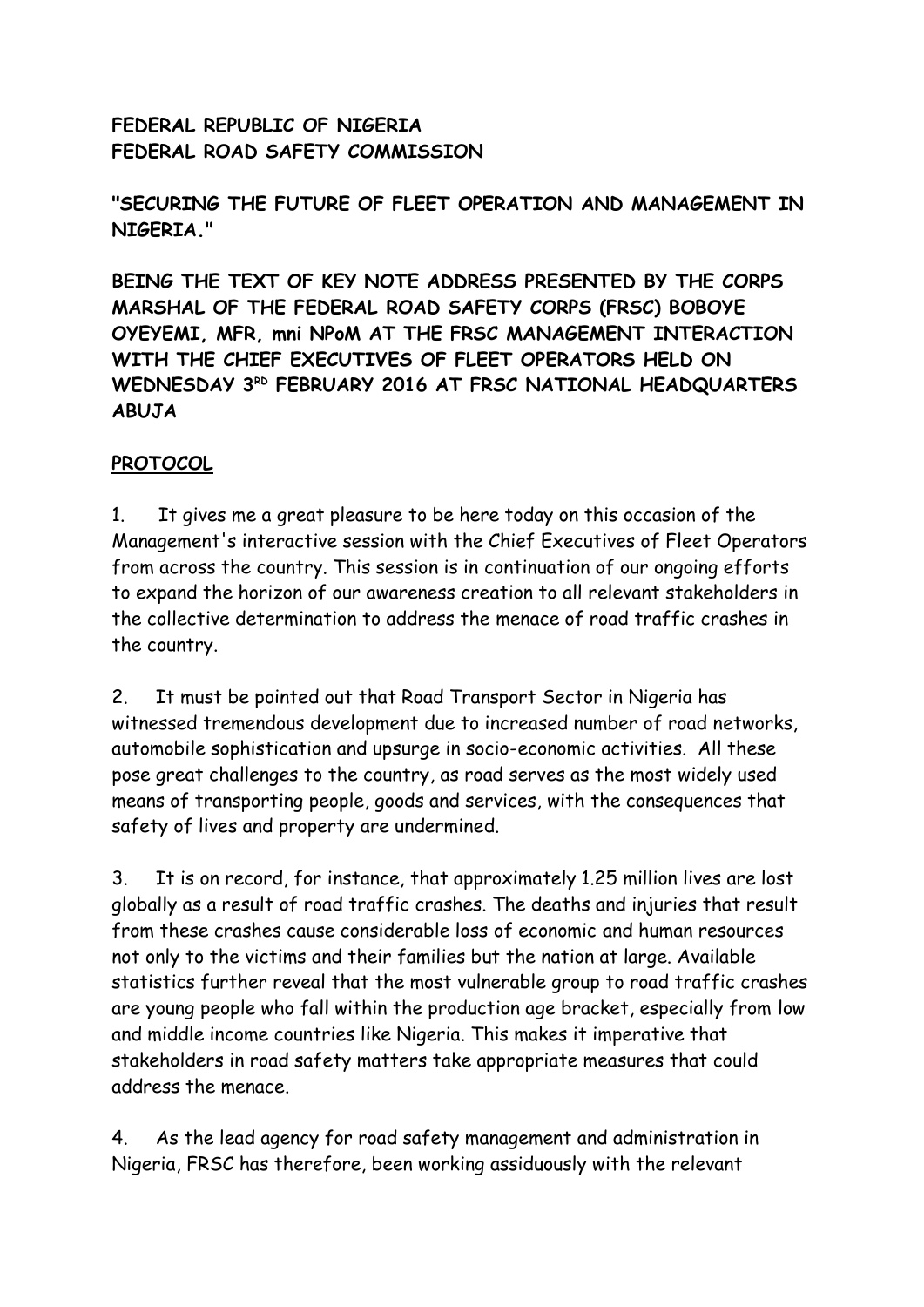stakeholders to tackle the challenges through workable means. Part of the measures taken by the FRSC is the initiative on the Road Transport Safety Standardisation Scheme (FRSC) which was launched in September 2007 to address the chaos associated with fleet operations in the country. It is worthwhile to note that since the commencement of the programme, there has been noticeable improvements in road transport business especially fleet operations.

5. But the Corps is worried at the rising cases of road traffic crashes involving fleet operators' vehicles. We know that some of the crashes could have been avoided, if the operators had taken adequate measures to address the issues of minimum safety standards. That is why we have continued to bring different stakeholders in fleet management together with a view to engaging them for fruitful interactions that could result into improved safety as evidenced by today's event.

# **RTCS INVOLVING FLEET OPERATORS' VEHICLES**

5. Our records indicate that last year alone, 540 road traffic crashes involving fleet operators' vehicles were recorded resulting in 283 deaths and over 1,391 persons sustaining various degree of injuries. Our finding further showed that most of the crashes could have been avoided if the fleet operators had observed the minimum safety standards and instilled sufficient safety awareness in the drivers. This is a very disturbing trend, and every steps must be taken to avert future occurrences.

6. It is against this backdrop that this important interactive forum is being organised today. The event demonstrates our commitment to creating safer road environment through joint action with relevant stakeholders, and I am particularly glad that participants at the forum are Chief Executives and officials within the senior cadre in the transportation companies who operate fleet of vehicles. The deliberations, are therefore, expected to be rich and targeted at addressing the immediate challenges facing safe fleet management in the country for the safety of the road users.

#### **FRSC INITIATIVES**

7. Awareness and educational tools are critical instruments that can stir positive action on the part of the major stakeholders. It is therefore necessary to intimate you with the various initiates of the Management towards creating safe motoring environment that will enable the country to meeting the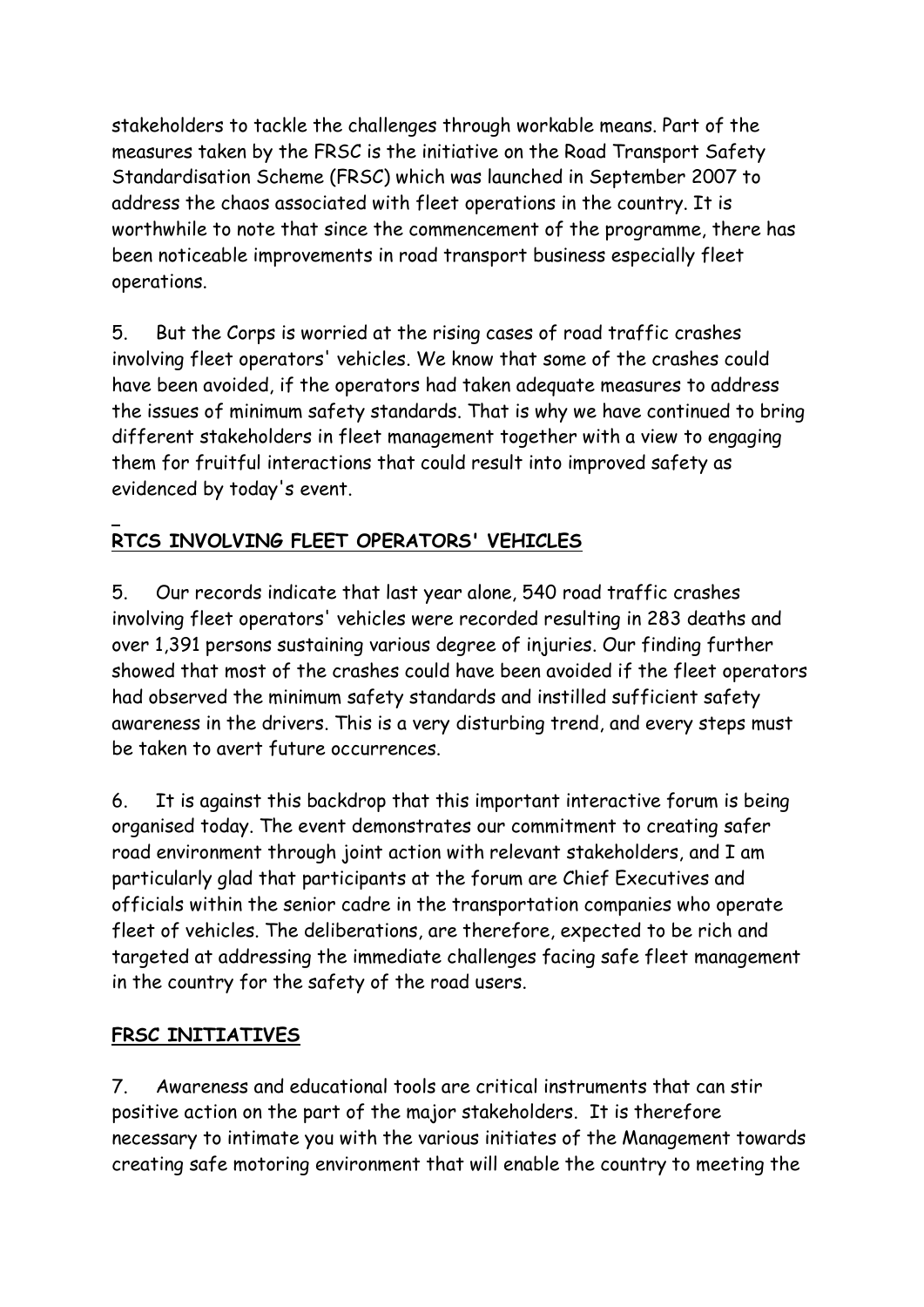goals of the United Nations Decade of Action for Road Safety-2011 – 2020 and the National development agenda aimed at bringing the country to the league of the 20 most developed economies in the world with safest roads by 2020. We must all put our hands together and demonstrate our commitment to achieving the goals through observance of safety rules and regulations.

8. In achieving the goals, the FRSC has come up with a number of measures that could support the campaigns, some of which are outlined as follows:-

### a. **Implementation of the speed limiting devices**

Speed related cases have been identified as the most pervasive factors responsible for the alarming spate of road crashers occurring in the country. In fact, our records indicate that speeding accounted for about 50.8 percent of the causative factors in road traffic crashes last year. Considering the negative multiplier effects that this trend has on the nation, the Corps along with larger stakeholders comprising of SON, NADDC, NSE, NURTW, NARTO, RTEAN etc came up with a document on maximum road speed limit for vehicles. And in appreciation of that effort, President Mohammedu Buhari GCFR gave approval for the enforcement which would commence from  $1<sup>st</sup>$  April, 2016

## **b. Upgrade of National Uniform Licenses Scheme (NULS).**

In order to curtail wanton loss of lives and property resulting from road crashes and to reduce insecurity associated with the road transport sector, the Corps upgraded the national Uniform Licensing Scheme (NULS). The upgraded scheme was to eliminate fake drivers licences and number plate racketeering across the country. It is however unfortunate that most of the drivers still patronise touts who specialise in procuring fake driver's licence and number plates for unsuspecting members of the public at ridiculously prohibitive costs.

### **c. Introduction of standard school bus**

In order to ensure the safety of lives of the youthful segment of the society and in line with international best practice, the Corps, as provided for in regulation 109-5 of the NRTR 2012 has introduced standards for school buses nationwide. It is expected that operators of school buses will comply with the set standards in order to achieve the desired objectives.

### **d. The Road Transport Safety Standardization Scheme (RTSSS)**

The FRSC came up with the scheme in order to ensure the maintenance of minimum safety standards on drivers and vehicles by all fleet operators. It is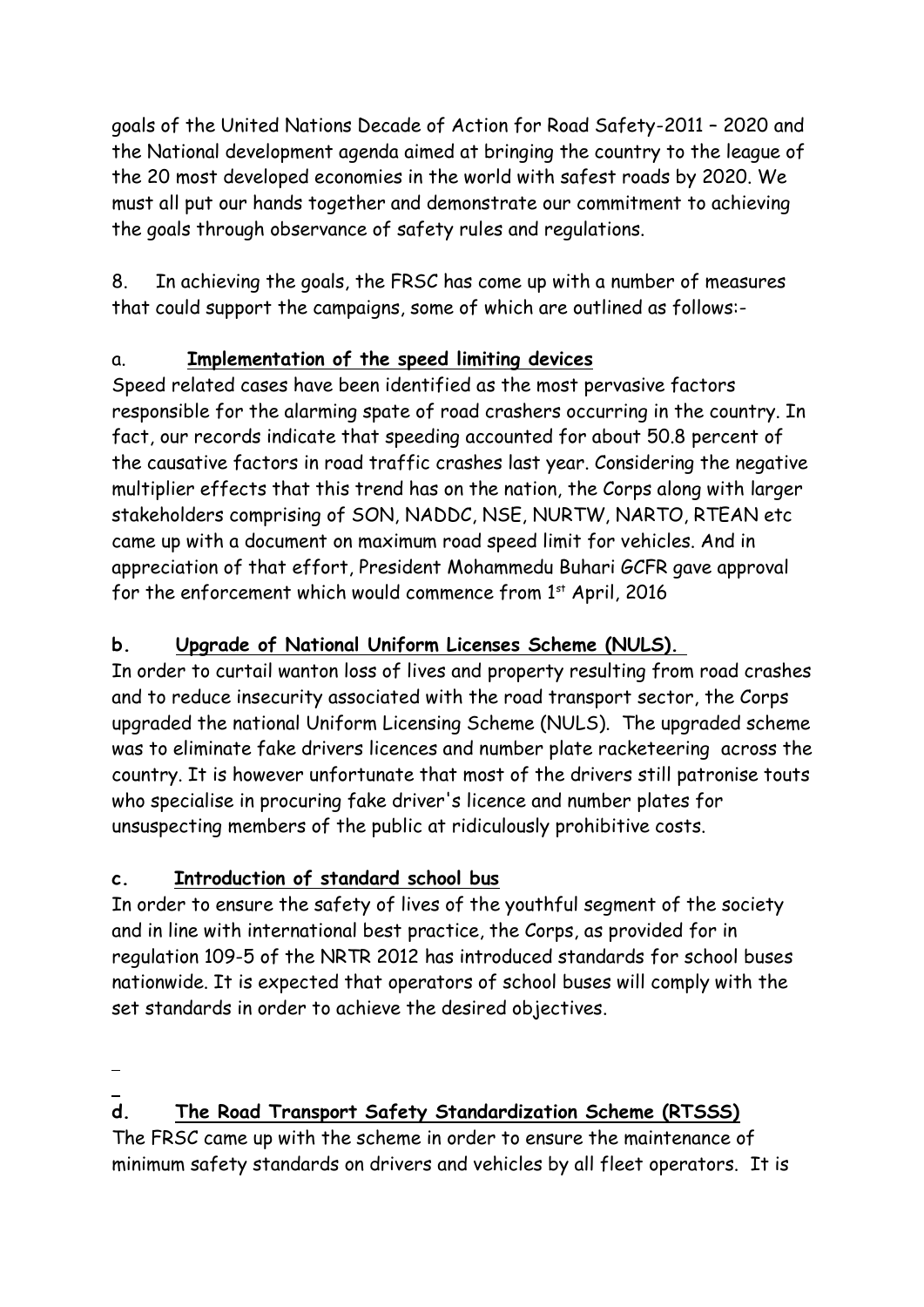however disheartening to note that despite its laudable achievement since its inception, many fleet operators are yet to key in to the scheme. For instance, in 2015, 1,617 fleet operators were served prosecution notice while 554 were out rightly prosecuted in the law courts for non-compliance with the provisions of the scheme. Furthermore, the Report of the 2015 Annual certification exercise revealed that over 305 fleet operators across the country have refused to participate in the exercise. Efforts are therefore, being made to prosecute them in line with the regulations.

### **e. Safe-To-Load programme**

In response to the spate of crashes involving tankers/trailers nationwide as witnessed last year, the Corps introduced the safe-To-Load programme for safe operation and distribution of major petroleum products. The programme seeks to ensure that only vehicles that are in good condition, driven by qualified and competent drivers are allowed to be involved in the transportation of dry and wet cargoes in Nigeria. To this end, the Corps trained and deployed 168 of its personnel to 55 tank farms in Lagos and its environs for the implementation of the scheme. Other tank farms are expected to key in to this programme within the year.

### **f. Annual certification of safety managers and drivers**

As provided for in the enabling regulations, fleet operators are required to send their safety managers and drivers on defensive training courses at least once in a year. We have however observed that several fleet operators are yet to comply with this provision, thus causing serious safety implications.

### **g. Driving school standardization programme (DSSP)**

Managers of fleet are expected to play significant role in the success of this scheme in order to eliminate unwholesome driving practice and ensure sanity in the procurement of driver's linence in the country.

### **CONCLUSION**

9. As we continue to chart a new course in searching for a more permanent solution to the problems bedeviling the transport sector in the country in line with the change mantra of the present administration, I call on all the Chief Executives of the various transport companies in the country to support this worthwhile cause. I urge you all to contribute your own quota to the realisation of the safe road principle in our safer roads, fuller lives campaigns through effective collaboration.